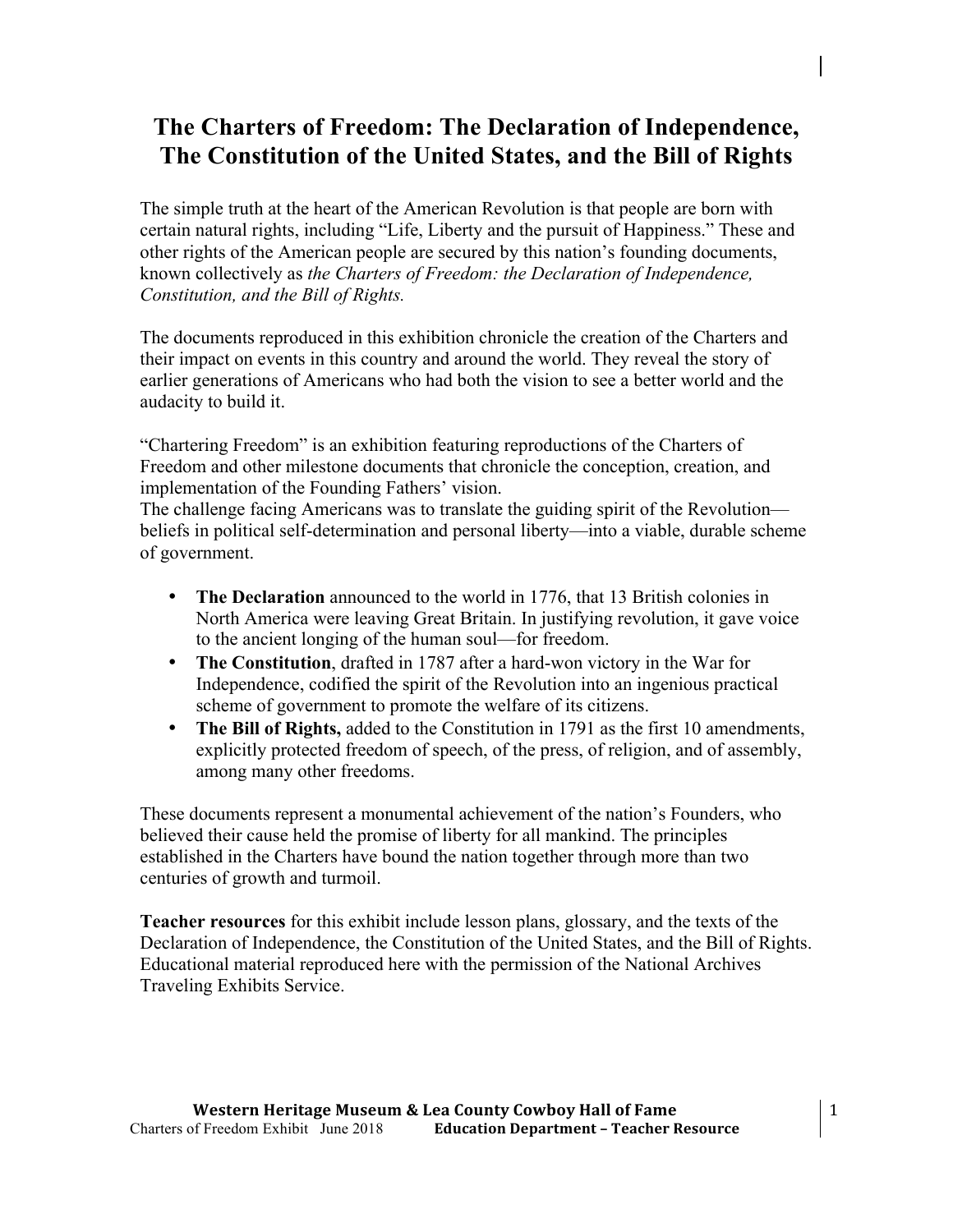# *To Sign or Not to Sign*

Focusing on Details: Discussion Topic

Students will consider the arguments made by members of the Continental Congress regarding whether or not to sign the Declaration of Independence. They will also have the opportunity to analyze each section of the Declaration to understand its meaning and consider the consequences of signing the document.

- Thinking Skill: Historical Issues*−Analysis & Decision-Making*
- Bloom's Taxonomy: *Evaluating*

### **Suggested Teaching Instructions**

### **Grades 6-8**

Use this activity in the middle of a unit on the American Revolution when introducing the reasons for and against signing the Declaration of Independence and the immediate and long-term consequences of the members of the Second Continental Congress' decision to sign the Declaration of Independence.

Analyze the document and ask students to respond to the questions (in the Activity Section). Provide them with an opportunity to share their answers, listing reasons for their decisions. A few delegates who voted for adoption of the Declaration on July  $4<sup>th</sup>$  never signed it. Non-signers included John Dickinson (Pennsylvania), who clung to the idea of reconciliation with Britain, and Robert R. Livingston (New York), who thought the Declaration, was premature.

### **ACTIVITY**

In this activity you will consider the arguments made by members of the Second Continental Congress regarding whether or not to sign the Declaration of Independence.

1. Imagine that you are a member of the "Committee of Five"\* tasked with writing the Declaration of Independence. What is going through your mind as you draft this document?

2. Eventually 56 delegates from 13 states signed the Declaration, but a few of the delegates who had voted for independence decided not to sign it. What objections do you think they might have had?

3. If you were a member of the Second Continental Congress, would you have signed? Why or why not? Remember the risks and the benefits!

\* *John Adams, Massachusetts; Thomas Jefferson, Virginia; Benjamin Franklin, Pennsylvania; Roger Sherman, Connecticut; Robert R. Livingston, New York*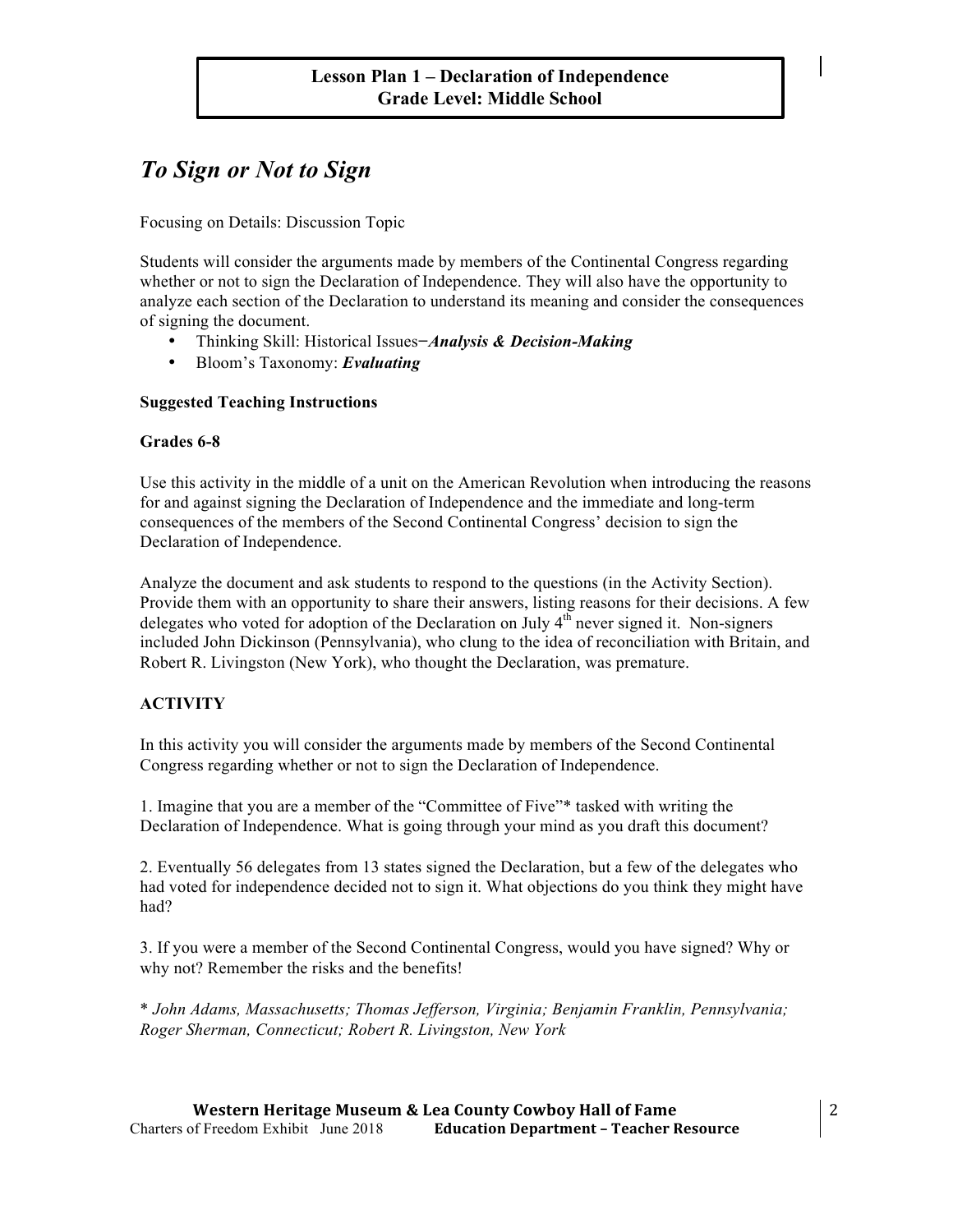*Note: The following text is a transcription of the Stone Engraving of the parchment Declaration of Independence (the document on display in the Rotunda at the National Archives Museum.) The spelling and punctuation reflects the original.*

# **Text of the Declaration of Independence**

### **In Congress: July 4, 1776.**

**The unanimous Declaration of the thirteen united States of America,** When in the Course of human events, it becomes necessary for one people to dissolve the political bands which have connected them with another, and to assume among the powers of the earth, the separate and equal station to which the Laws of Nature and of Nature's God entitle them, a decent respect to the opinions of mankind requires that they should declare the causes which impel them to the separation.

We hold these truths to be self-evident, that all men are created equal, that they are endowed by their Creator with certain unalienable Rights, that among these are Life, Liberty and the pursuit of Happiness. That to secure these rights, Governments are instituted among Men, deriving their just powers from the consent of the governed, −That whenever any Form of Government becomes destructive of these ends, it is the Right of the People to alter or to abolish it, and to institute new Government, laying its foundation on such principles and organizing its powers in such form, as to them shall seem most likely to effect their Safety and Happiness. Prudence, indeed, will dictate that Governments long established should not be changed for light and transient causes; and accordingly all experience hath shewn, that mankind are more disposed to suffer, while evils are sufferable, than to right themselves by abolishing the forms to which they are accustomed. But when a long train of abuses and usurpations, pursuing invariably the same Object evinces a design to reduce them under absolute Despotism, it is their right, it is their duty, to throw off such Government, and to provide new Guards for their future security.--Such has been the patient sufferance of these Colonies; and such is now the necessity which constrains them to alter their former Systems of Government. The history of the present King of Great Britain is a history of repeated injuries and usurpations, all having in direct object the establishment of an absolute Tyranny over these States. To prove this, let Facts be submitted to a candid world.

He has refused his Assent to Laws, the most wholesome and necessary for the public good.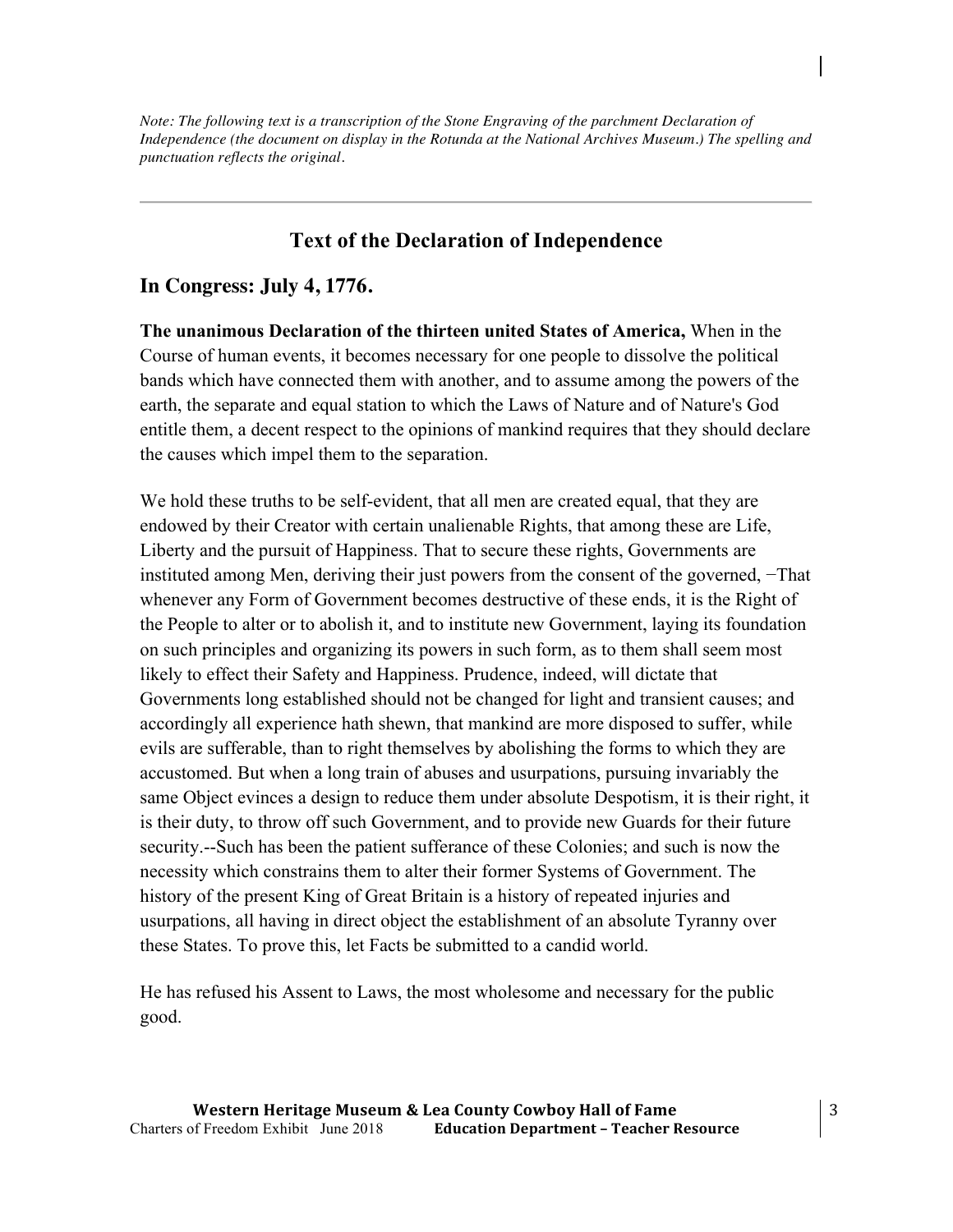He has forbidden his Governors to pass Laws of immediate and pressing importance, unless suspended in their operation till his Assent should be obtained; and when so suspended, he has utterly neglected to attend to them.

He has refused to pass other Laws for the accommodation of large districts of people, unless those people would relinquish the right of Representation in the Legislature, a right inestimable to them and formidable to tyrants only.

He has called together legislative bodies at places unusual, uncomfortable, and distant from the depository of their public Records, for the sole purpose of fatiguing them into compliance with his measures.

He has dissolved Representative Houses repeatedly, for opposing with manly firmness his invasions on the rights of the people.

He has refused for a long time, after such dissolutions, to cause others to be elected; whereby the Legislative powers, incapable of Annihilation, have returned to the People at large for their exercise; the State remaining in the mean time exposed to all the dangers of invasion from without, and convulsions within.

He has endeavoured to prevent the population of these States; for that purpose obstructing the Laws for Naturalization of Foreigners; refusing to pass others to encourage their migrations hither, and raising the conditions of new Appropriations of Lands.

He has obstructed the Administration of Justice, by refusing his Assent to Laws for establishing Judiciary powers.

He has made Judges dependent on his Will alone, for the tenure of their offices, and the amount and payment of their salaries.

He has erected a multitude of New Offices, and sent hither swarms of Officers to harrass our people, and eat out their substance.

He has kept among us, in times of peace, Standing Armies without the Consent of our legislatures.

He has affected to render the Military independent of and superior to the Civil power.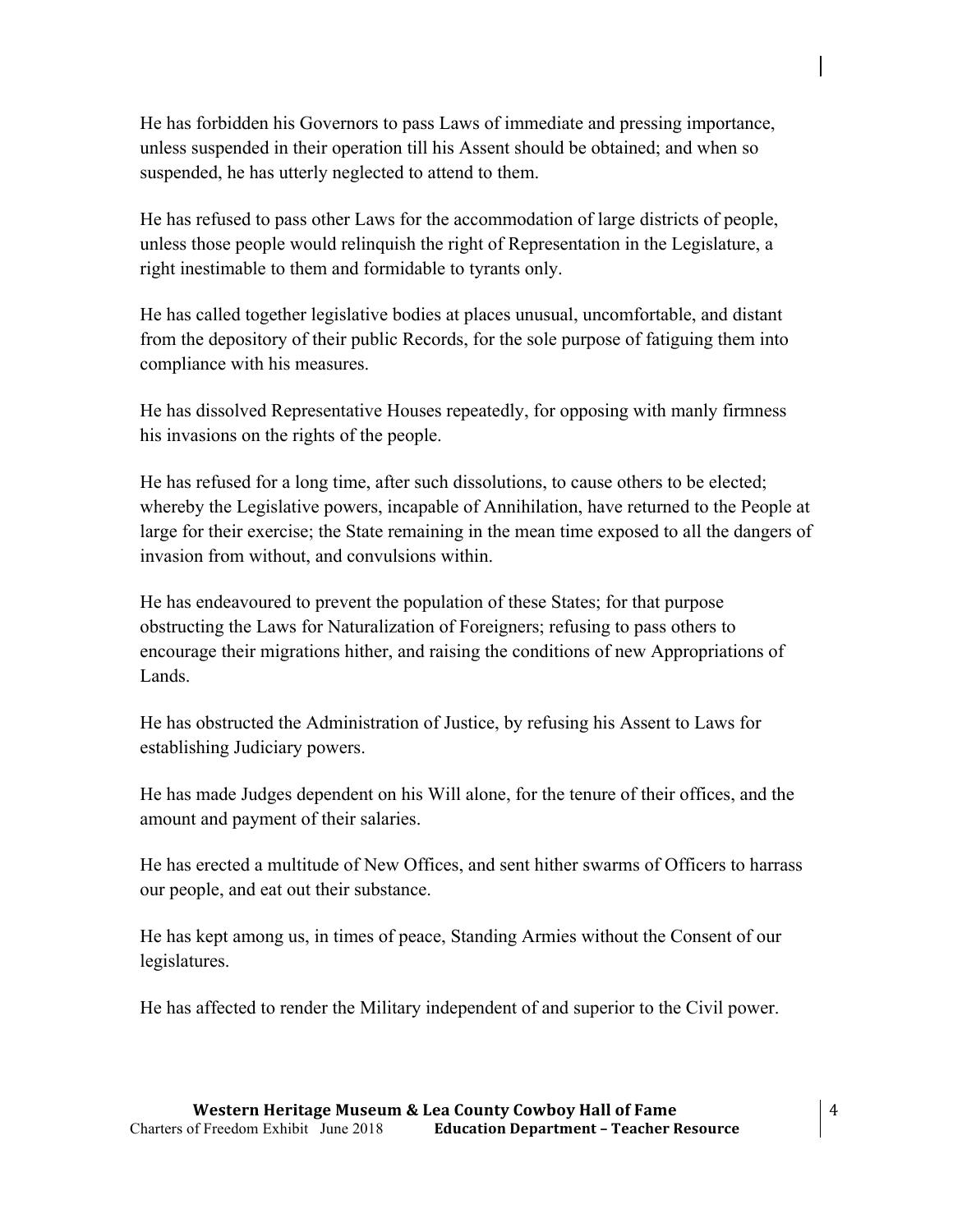He has combined with others to subject us to a jurisdiction foreign to our constitution, and unacknowledged by our laws; giving his Assent to their Acts of pretended Legislation:

For Quartering large bodies of armed troops among us:

For protecting them, by a mock Trial, from punishment for any Murders which they should commit on the Inhabitants of these States:

For cutting off our Trade with all parts of the world:

For imposing Taxes on us without our Consent:

For depriving us in many cases, of the benefits of Trial by Jury:

For transporting us beyond Seas to be tried for pretended offences

For abolishing the free System of English Laws in a neighbouring Province, establishing therein an Arbitrary government, and enlarging its Boundaries so as to render it at once an example and fit instrument for introducing the same absolute rule into these Colonies:

For taking away our Charters, abolishing our most valuable Laws, and altering fundamentally the Forms of our Governments:

For suspending our own Legislatures, and declaring themselves invested with power to legislate for us in all cases whatsoever.

He has abdicated Government here, by declaring us out of his Protection and waging War against us.

He has plundered our seas, ravaged our Coasts, burnt our towns, and destroyed the lives of our people.

He is at this time transporting large Armies of foreign Mercenaries to compleat the works of death, desolation and tyranny, already begun with circumstances of Cruelty  $\&$  perfidy scarcely paralleled in the most barbarous ages, and totally unworthy the Head of a civilized nation.

He has constrained our fellow Citizens taken Captive on the high Seas to bear Arms against their Country, to become the executioners of their friends and Brethren, or to fall themselves by their Hands.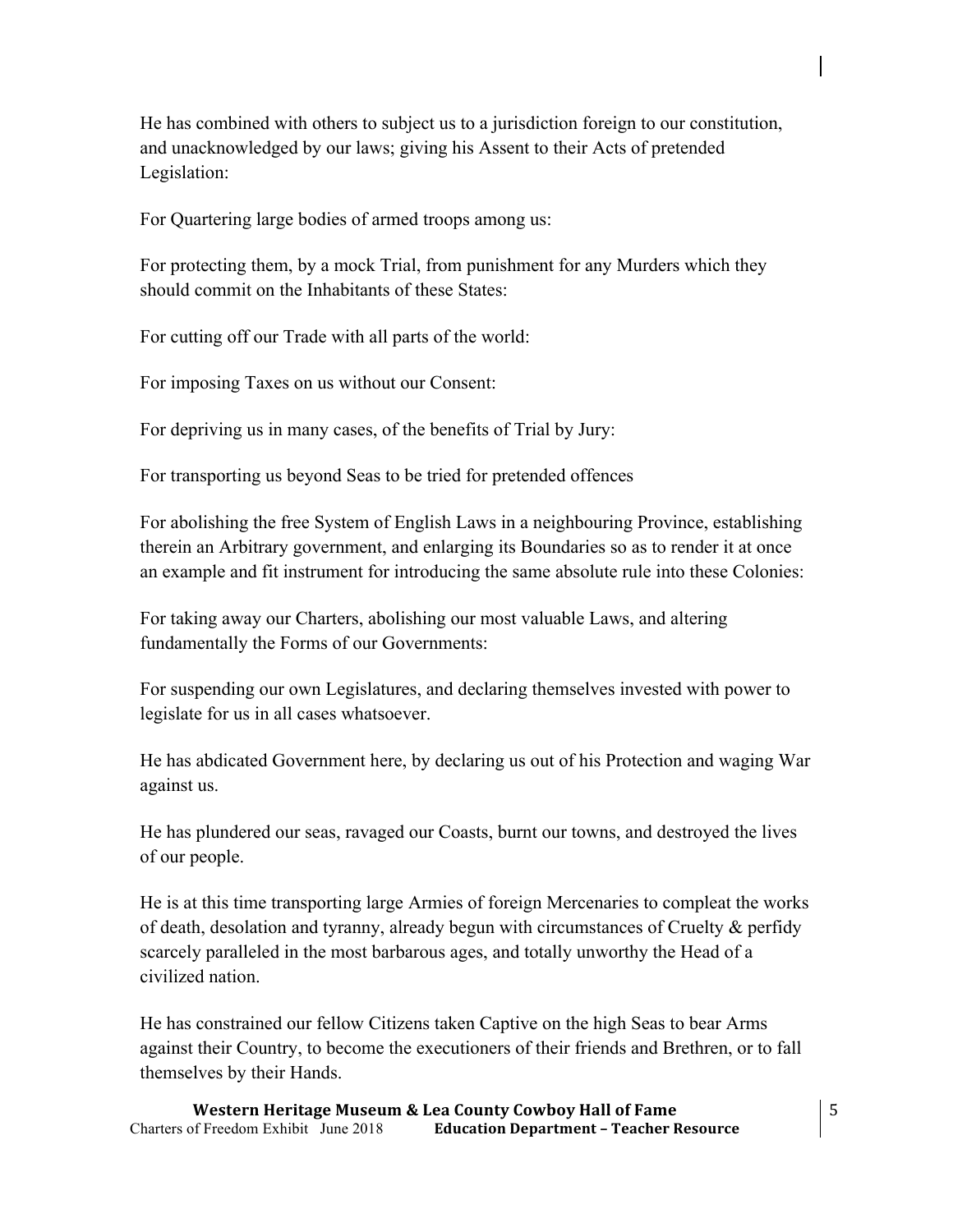He has excited domestic insurrections amongst us, and has endeavoured to bring on the inhabitants of our frontiers, the merciless Indian Savages, whose known rule of warfare, is an undistinguished destruction of all ages, sexes and conditions.

In every stage of these Oppressions We have Petitioned for Redress in the most humble terms: Our repeated Petitions have been answered only by repeated injury. A Prince whose character is thus marked by every act which may define a Tyrant, is unfit to be the ruler of a free people.

Nor have We been wanting in attentions to our Brittish brethren. We have warned them from time to time of attempts by their legislature to extend an unwarrantable jurisdiction over us. We have reminded them of the circumstances of our emigration and settlement here. We have appealed to their native justice and magnanimity, and we have conjured them by the ties of our common kindred to disavow these usurpations, which would inevitably interrupt our connections and correspondence. They too have been deaf to the voice of justice and of consanguinity. We must, therefore, acquiesce in the necessity, which denounces our Separation, and hold them, as we hold the rest of mankind, Enemies in War, in Peace Friends.

We, therefore, the Representatives of the united States of America, in General Congress, Assembled, appealing to the Supreme Judge of the world for the rectitude of our intentions, do, in the Name, and by Authority of the good People of these Colonies, solemnly publish and declare, That these United Colonies are, and of Right ought to be Free and Independent States; that they are Absolved from all Allegiance to the British Crown, and that all political connection between them and the State of Great Britain, is and ought to be totally dissolved; and that as Free and Independent States, they have full Power to levy War, conclude Peace, contract Alliances, establish Commerce, and to do all other Acts and Things which Independent States may of right do. And for the support of this Declaration, with a firm reliance on the protection of divine Providence, we mutually pledge to each other our Lives, our Fortunes and our sacred Honor.